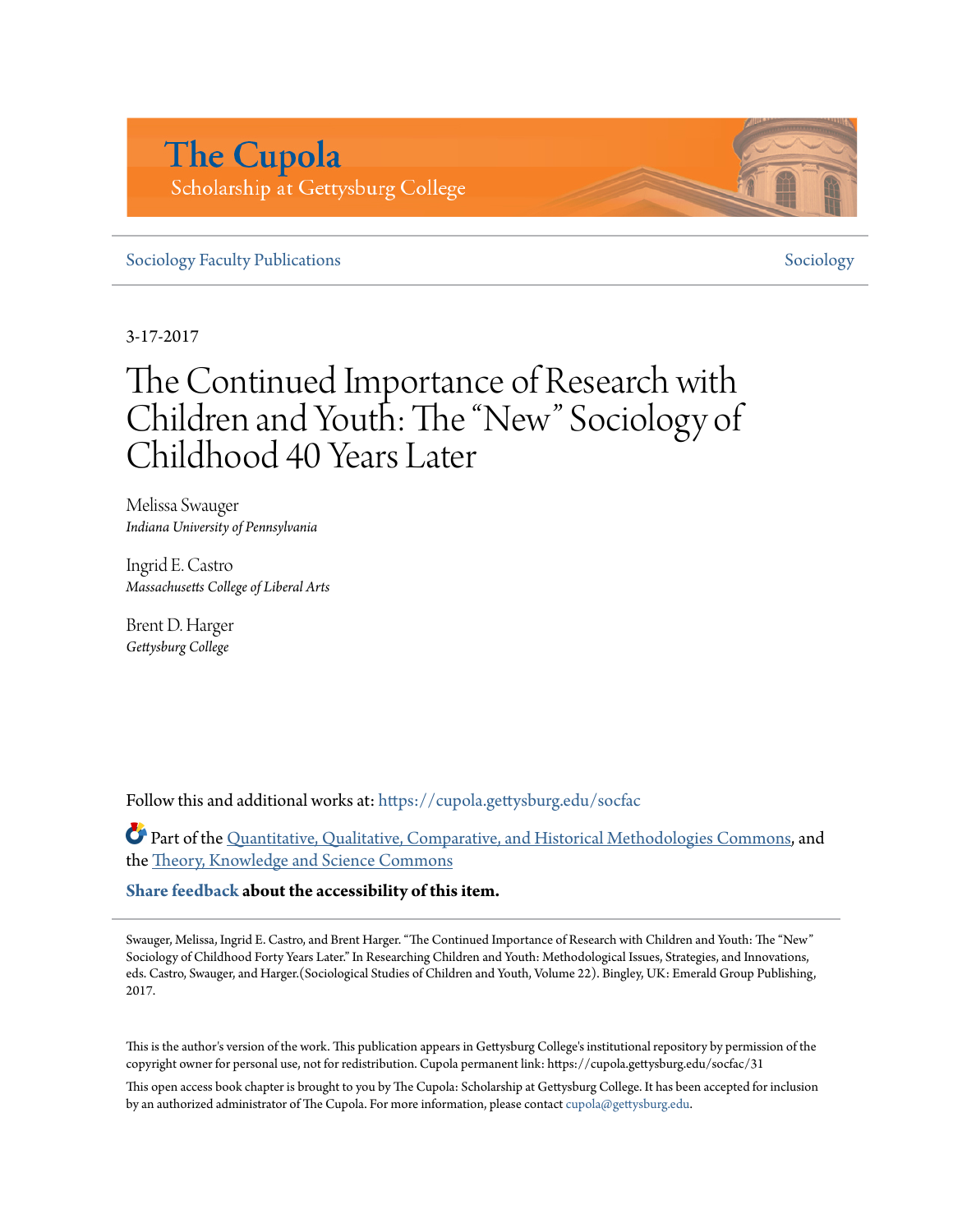# The Continued Importance of Research with Children and Youth: The "New" Sociology of Childhood 40 Years Later

## **Abstract**

This chapter presents the broad themes of this special issue by introducing the contributions and connections among the chapters in the volume. Recent theoretical constructions of childhood have positioned children as social actors resulting in a growth of child- and youth-centered empirical research. Yet, there is a continued importance for researchers to discuss ethical issues that arise in research with youth, contend with the competing constructions of children as social agents and in need of protection, and explore innovative methodological strategies used in research with youth.

#### **Keywords**

children and youth, qualitative research, research ethics, agency, methodological innovations

#### **Disciplines**

Quantitative, Qualitative, Comparative, and Historical Methodologies | Sociology | Theory, Knowledge and Science

#### **Comments**

Original version available from the publisher, [Emerald Insight,](http://www.emeraldinsight.com/doi/abs/10.1108/S1537-466120180000022001) as part of the book *[Researching Children and](http://www.emeraldinsight.com/doi/book/10.1108/S1537-4661201722) [Youth: Methodological Issues, Strategies, and Innovations](http://www.emeraldinsight.com/doi/book/10.1108/S1537-4661201722)*, information on which can also be found here on [The](http://cupola.gettysburg.edu/books/120/) [Cupola](http://cupola.gettysburg.edu/books/120/).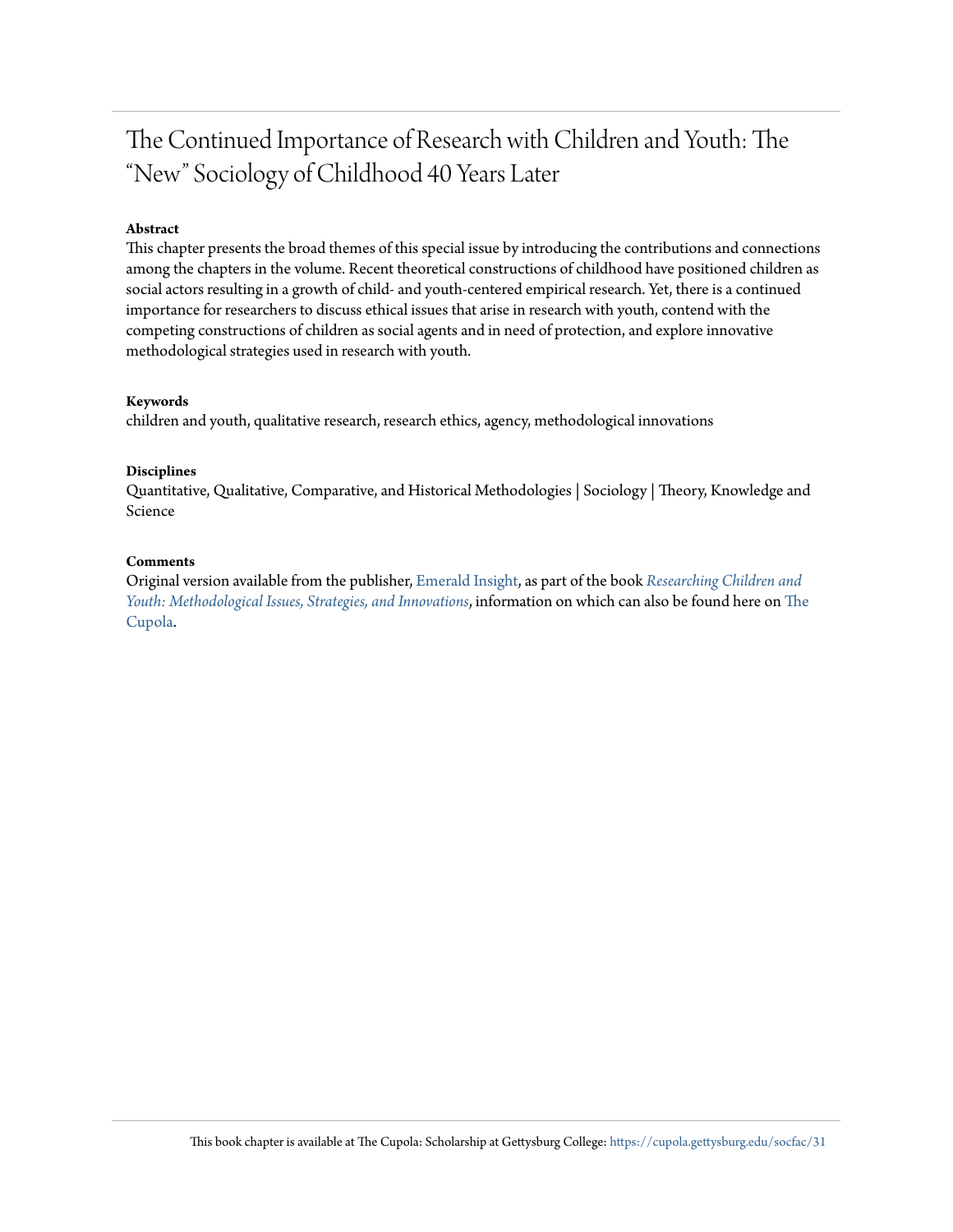**Swauger, Melissa, Ingrid E. Castro, and Brent Harger. 2017. "The Continued Importance of Research with Kids and Teens: The 'New' Sociology of Childhood Forty Years Later." Pp. 1-7 in I. E. Castro, M. Swauger, and B. Harger (Eds.)** *Sociological Studies of Children and Youth, Vol. 22***. United Kingdom: Emerald.**

## **Introduction**

**The Continued Importance of Research with Kids and Teens: The "New" Sociology of** 

# **Childhood Forty Years Later**

# **Melissa Swauger, Ingrid E. Castro, and Brent Harger**

Volume 22 of *Sociological Studies of Children and Youth* (SSYC) explores some of the methodological issues, strategies, and innovations essential to conducting research with children and youth. In the last four decades of the "new" sociology of childhood, theoretical constructions of childhood have positioned children as social actors, resulting in a growth of child- and youth-centered empirical research, a deepened understanding of ethical approaches, and a burst of innovative research methods (Christensen & Prout, 2002). The chapters in this volume utilize qualitative methodological approaches that continue to challenge how we conceptualize, treat, and work with kids and teens as producers of knowledge.

Even though the "new" sociology of childhood is not particularly new at this point within the larger, multi-disciplined umbrella of Childhood Studies, researchers continue to struggle with issues of access to children, continue to search for strategies in theorizing children and childhood, and continue to create innovative methodologies with children. The fact that the email address we established for this project, researchingkids@gmail.com, was readily available indicates just how far we still need to go in making kids and teens central to our research endeavors and, indeed, our shared consciousness.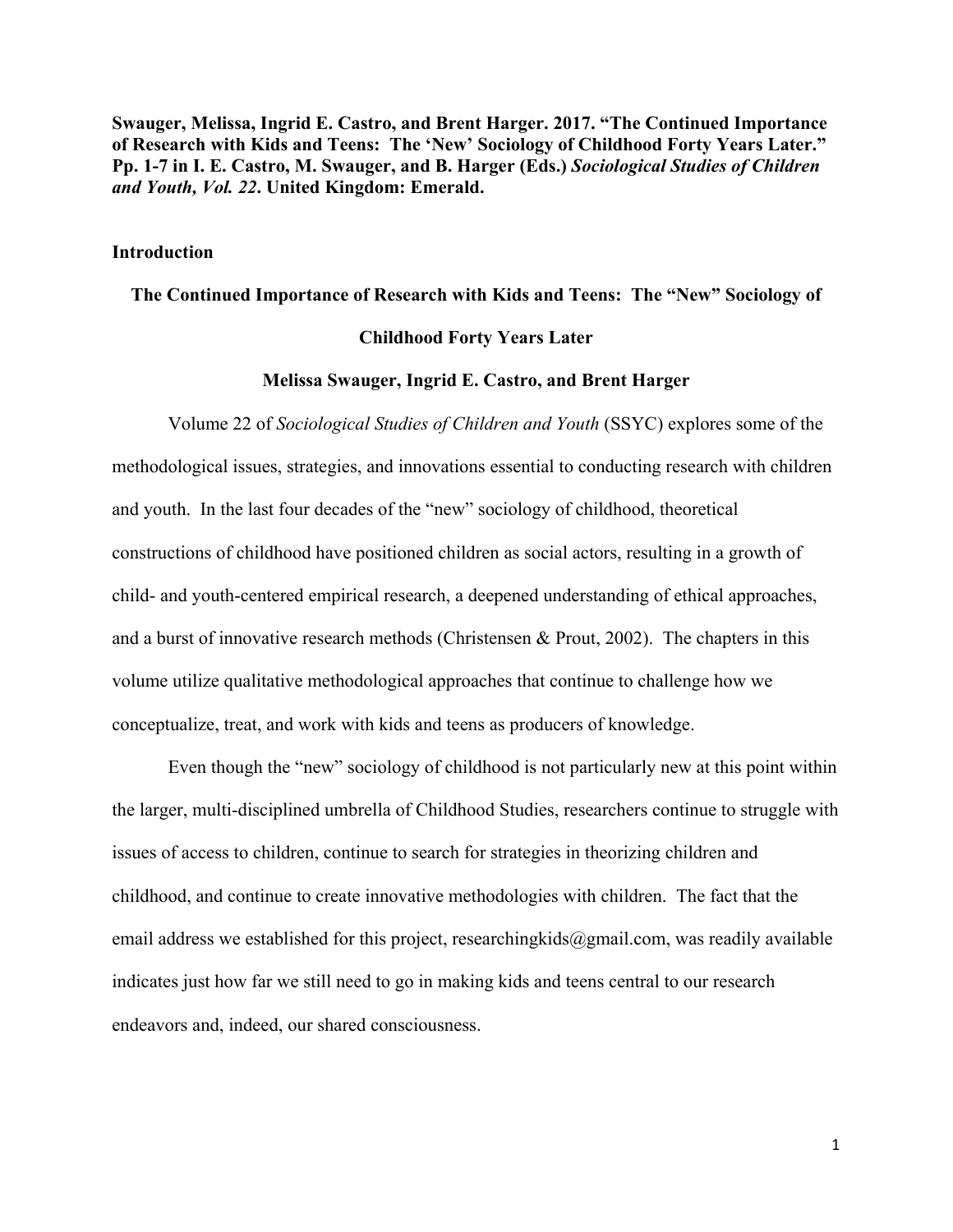The need for such conversations is pressing, since contemporary frames of childhood that position youth as capable agents compete with past discourses of paternalism and protectionism (Moore, 2014). Even though children's right to be heard has been mandated (UNCRC), protectionism and surveillance are a part of children's "everyday social reality" (Christensen & Prout, 2002, p. 489). As Fothergill and Peek (2015) observe, most children's settings are "monitored by vigilant gatekeepers" who fear child victimization (p. 228). The modern organization of children's 'leisure' time ensures children's days are highly structured, closely supervised under the authority of adult rule-makers (Corsaro, 2005). In an "audit society" (Cooper, 2001), those who serve youth in institutions – including teachers and social workers – are required to quantify interactions with children. The use of social media enables the tracking of children's everyday moves (Buckingham, 2000), and corporations control child consumers through advertising (Consuming Kids, 2001). Moreover, Corsaro (2005) argues there is a tendency to hold "certain children personally responsible for the complex social and economic systems and problems that so dramatically affect their lives" (p. 227).

Acquiring access to children's worlds can be especially difficult for social science researchers (Fothergill & Peek, 2015). This hyper-protection and surveillance of youth impacts those who wish to gain access to children for qualitative and, to a lesser extent, quantitative studies. Institutional Review Boards (IRBs) serve as *the* ethics clearinghouse, with (1) prioritized focus on the physical, rather than social, well-being of youth, (2) processes that assume all research is similar to clinical trials and medical research, and (3) centralized goals of protecting universities from litigation. IRBs' paternalistic protectionism of children creates contradictions and frustration among many social scientists because of their restrictive views toward researching children.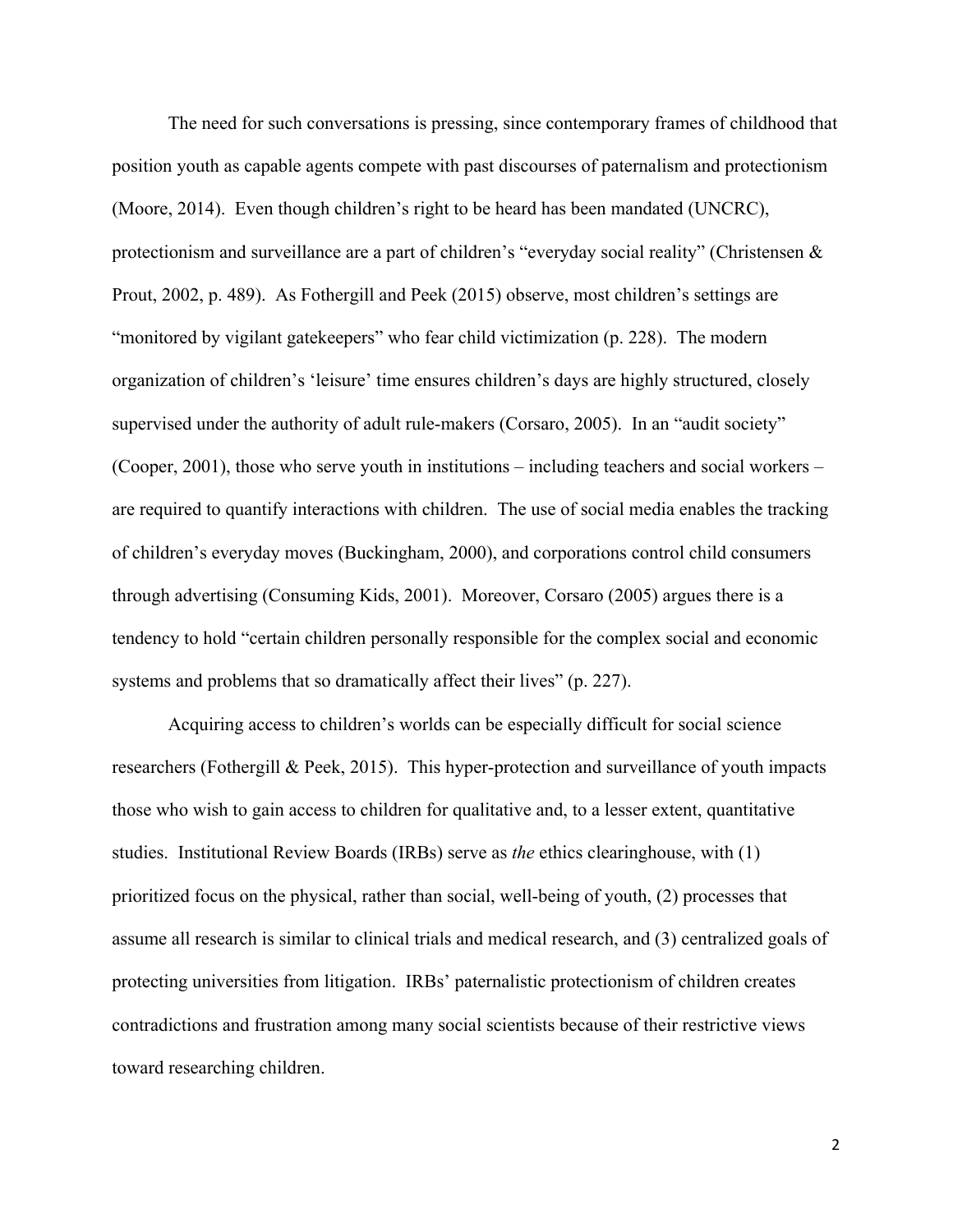Therefore, defining children as a protected, vulnerable class of people means that their voices are frequently left out of research. This is problematic because, as noted by "new" sociology of childhood researchers, children and childhood are important topics of study and researchers should approach children as *the* experts of their lives. The very basic tenets of the subfield known as the "new" sociology of childhood argue for practices that recognize children have the autonomy to define, explain, and shape their worlds.

# **The Organization of the Volume**

The chapters in *Section I: Methodological Issues: Ethics, Locations, and Roles* examine ethical qualitative research that goes beyond fixed institutional guidelines. Qualitative child researchers are frustrated with IRBs' inconsistent implementation of rules and regulations, IRBs' lack of comprehension for the intricacies of qualitative methods, and IRBs' failure to understand the diverse populations children represent and the diverse locations children occupy. In this section, researchers argue for ongoing ethical reflections in our projects because research dilemmas are unpredictable. Throughout their work, researchers must be explicit about their intentions, make participants comfortable exercising their agency, and remain cognizant of their comparative social positions of power.

The chapter by *Brent Harger and Melissa Quintela* examines the influential role IRBs have over child qualitative researchers. Adult-centered and protective in nature, IRBs have considerably more control over research than most other gatekeepers, yet there is great variation in the implementation of IRB rules across universities, time periods, and populations. Because many IRB members influence research methodologies, it is imperative they have familiarity with qualitative methods and an understanding of participants' cultural backgrounds.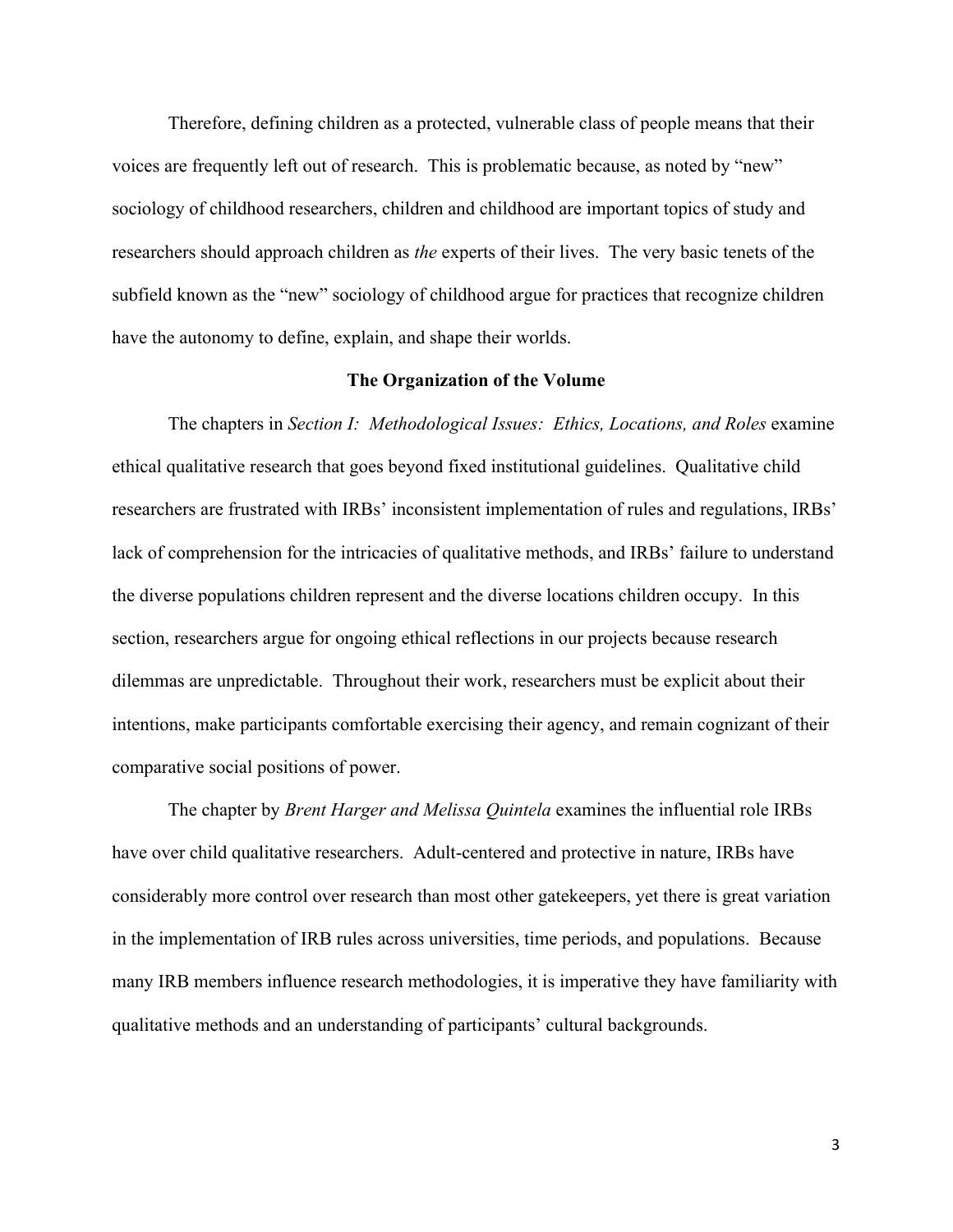Cultivating trust can be difficult for researchers who are temporarily involved in the lives of youth participants. Additionally, depending on the context, gaining parental consent may not be feasible. *Vanessa R. Panfil, Jody Miller, and Marin Greathouse* examine the use of youth advocates who work with and serve youth to assist researchers with accessing diverse and hardto-reach populations, developing rapport with youth participants, and mediating the assent/consent process. The authors draw from their empirical work to present the challenges of developing meaningful collaborative partnerships with community organizations, youth advocates, and youth participants.

Scholars conducting research in schools confront various levels of gatekeepers, whose requirements for access and data collection can be contradictory and rife with ethical dilemmas. *Anne Scheer* explores how school-based ethnography relies on a strong research design and, perhaps more importantly, adaptability and flexibility on the part of the researcher for authentic interactions with youth. Using preschool as a fieldsite, *Heidi M. Gansen* illustrates how the role of the researcher is in constant flux, demonstrating the need to negotiate an understanding of the researcher's role with adult gatekeepers and children. *Melanie Jones Gast* explores the issues of subjectivity and representation while conducting research in high school, and how researchers can help to influence and support underserved youth in their future endeavors. These contributors illustrate how we can create mutually beneficial relationships with gatekeepers (particularly in the school setting), the power children have to resist and defy adult researchers, and the need for constant reflection on our ethical responsibilities to participants.

Representing children as social actors is considered one of the most important theoretical developments in the sociology of childhood (James, 2009), because doing so deems children's lives worthy of inquiry, recognizing children for their "value in the development of social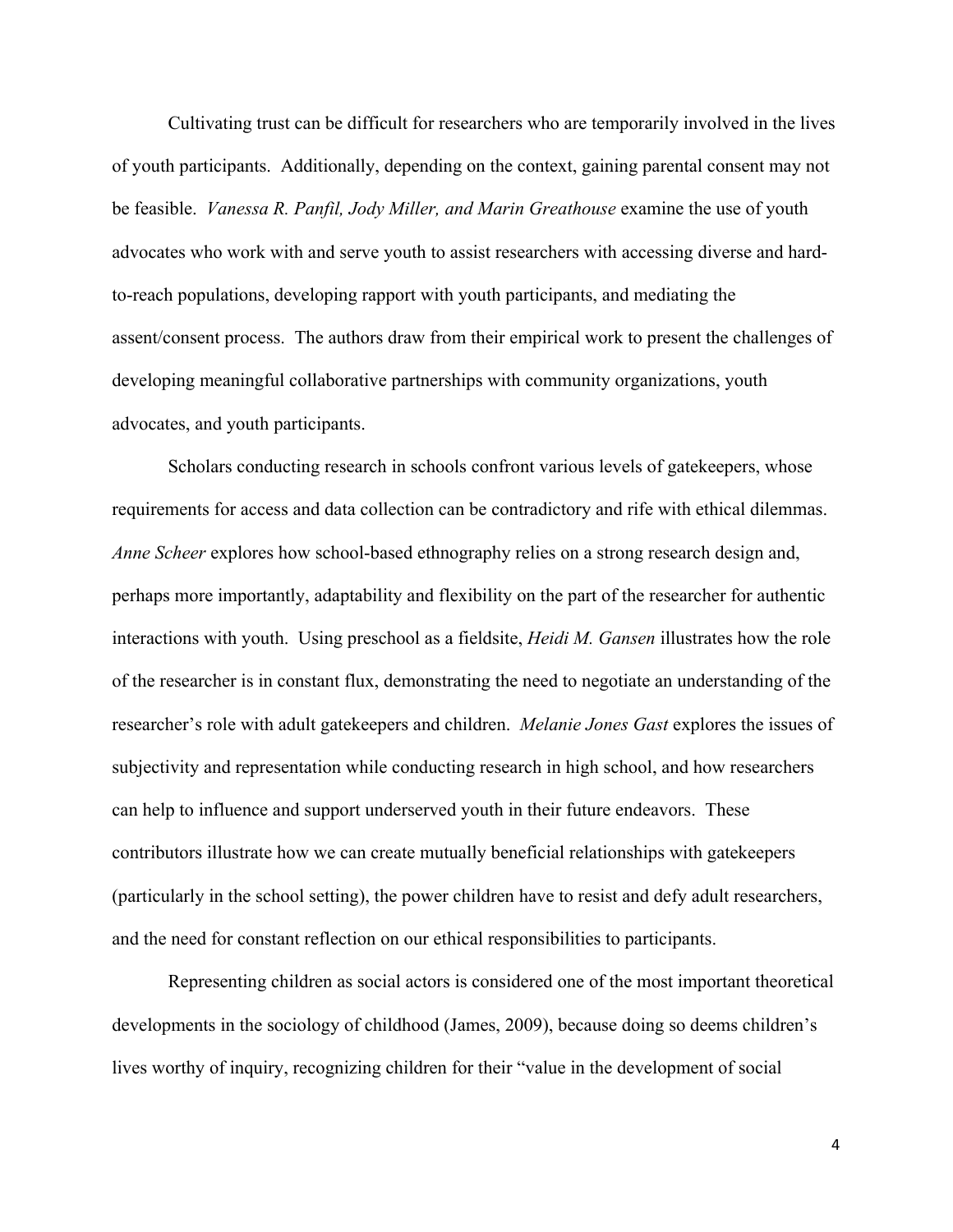theory" (Bluebond-Langer & Korbin, 2007, p. 245). The chapters in *Section II: Methodological Strategies: Theory, Agency, and Voice* challenge researchers to reconceptualize how we think about agency and voice, moving beyond understanding children as participants and agents in research toward research practices that are carefully and genuinely crafted to engage youth as coproducers of knowledge.

*Jessica Clark and Sara Richards* suggest we cannot assume that "cherished conceits" – youth participation in research, the agentic child, and elevation of voice – imply ethical practice, because these very methods can reproduce paternalistic and unequal power relations between researchers and youth. Instead, researchers must interrogate (1) whether children's right to participate is genuine or if it places untold expectations on youth, (2) if participation is truly emancipatory or if adults have ultimate control over child participants, and (3) what it means to "give voice" to child participants, especially if those very same children want to be silent.

The ways child participants respond is a product of how they see themselves in the context of where research takes place. *Ingrid E. Castro* and *Sally McNamee and Sam Frankel* urge researchers to reconceptualize how we think about children's agency and voice by paying attention to the research setting. *Castro* explores the home as a research site and theorizes the agentic strategies children use to assert themselves in research interviews of parents, even when they are not invited. *McNamee and Frankel* call for creative data interpretation that explores how data is produced in contexts where children have almost no space for agency. Research settings can serve as spaces for children to challenge and resist adult-established structure in the social world.

Equally important, researchers should reflect on their own positions in research settings. *Kristin Turney, Britni Adams, Emma Conner, Rebecca Goodsell, and Janet Muñiz* and *Ana*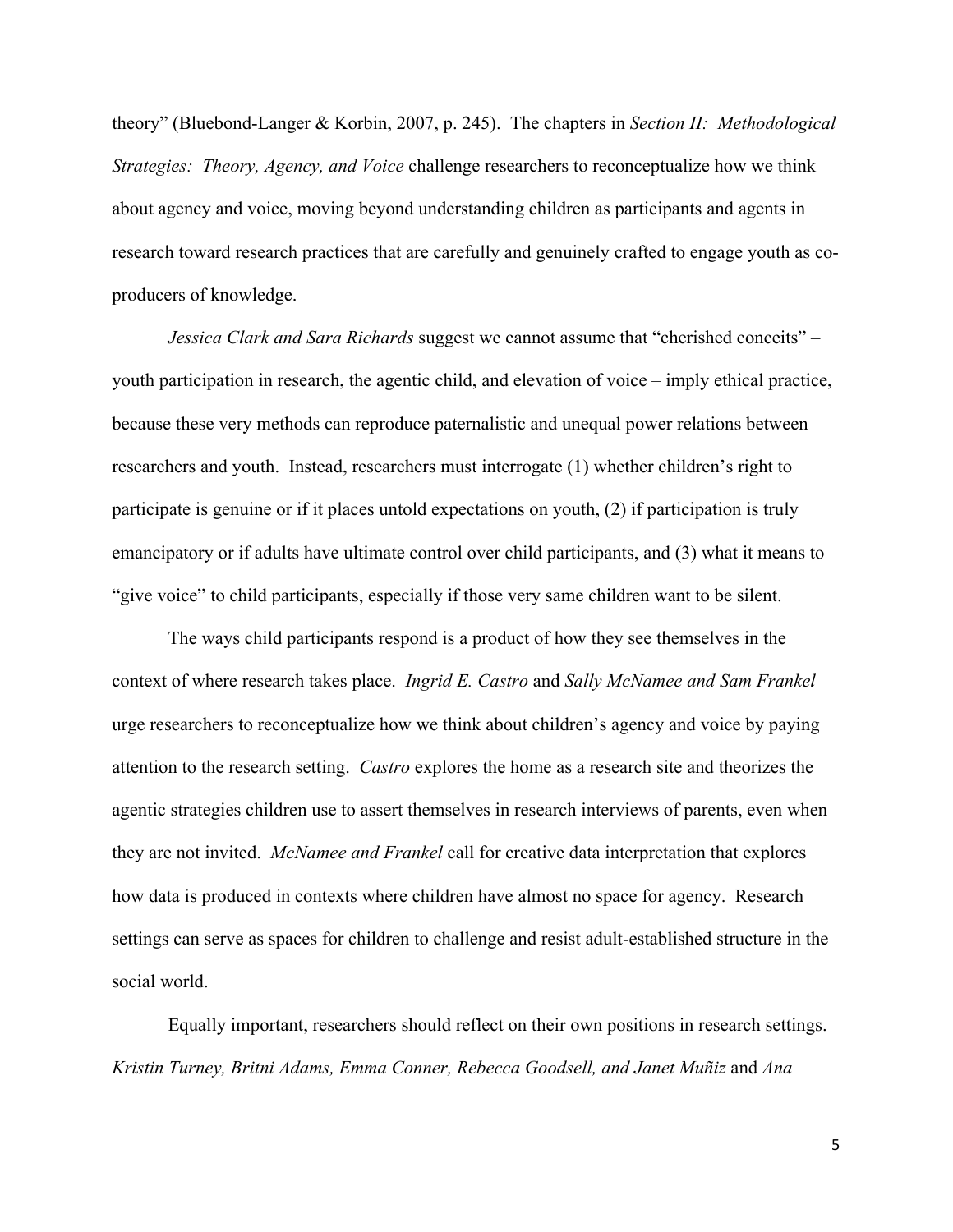*Campos-Holland* propose agency may mean something different for youth who are exceptionally vulnerable because of social inequalities. In their work with children of incarcerated fathers, *Turney and colleagues* suggest researchers are responsible for ongoing methodological reflection while working to establish rapport with youth. Rapport and respect can be fostered by maintaining awareness of the circumstances facilitating children's participation, and perhaps directly responding to participants' and their families' needs (Fothergill & Peek, 2015). *Campos-Holland* makes an important point about the need to racialize the study of children and youth in order to gain enhanced understanding of peer cultures through the use of betterformulated theories and methods.

Researchers are increasingly utilizing new child-centered methods to ensure coparticipation, whereby the authentic voices of children can be heard.*Section III: Methodological Innovations: Visuals, Media, and Technology* explores the use of multiple, creative methods that resonate with children's "contexts, concerns, and routines" (Fothergill & Peek, 2015, p. 229). These techniques go beyond traditional narratives found in observations and interviews to show how the use of digital, visual, and artistic strategies can produce rich data.

*Henry Zonio* explores what it means to engage children as experts in research*.* Through a combination of focus groups and drawings, *Zonio* shows that when unequal power relations are broken down, children can actively and creatively shape their experiences and interpretations of church. *Tricia McTague, Carissa Froyum, and Barbara J. Risman* present inventive, multiplemethod research techniques to enhance data collection about race and inequality from youth. Likewise, *Margaret Ann Hagerman* uses youth-centered visual research methods to reduce adultresearcher power hierarchies and encourage children to speak openly about race and inequality.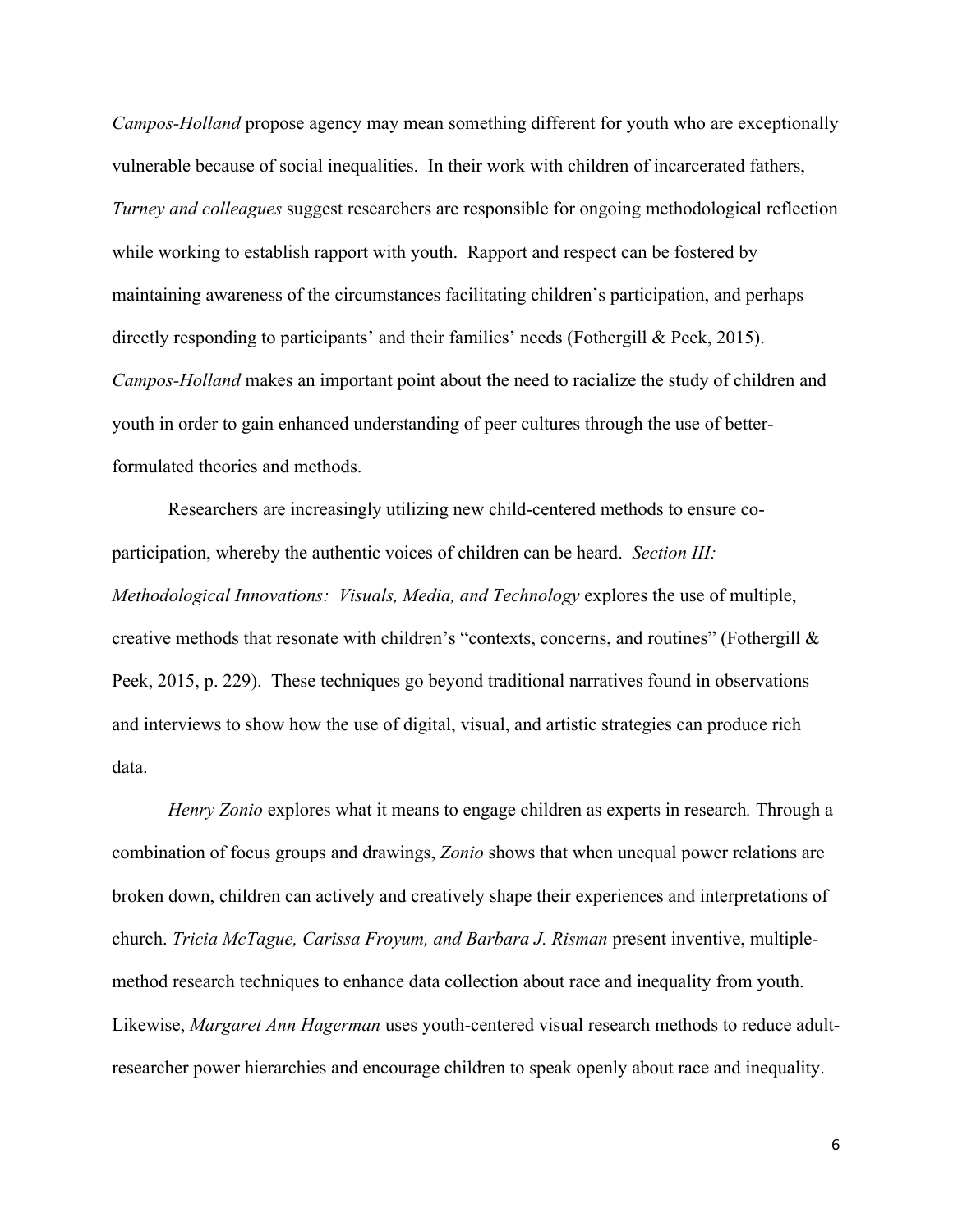These innovative, child-centered techniques empower youth to share knowledge, while at the same time provide flexibility in the research encounter so children can influence project protocols in creative ways.

Today, young people live in a world where internet and technology shape their everyday lives. As *Alecea Standlee* argues, accessing the online worlds where youth spend significant amounts of time can provide us with new data about youth cultures. *Standlee* finds that researchers who craft responsible, ethical online methodologies can research children with little to no participant risk. Innovative uses of technology for data collection can bring together traditional observation and interviewing techniques to better understand children's consumption of digital media*.* Through participant-driven photographs and home visits, *Ana Nunes de Almeida, Diana Carvalho, and Ana Delicado* illustrate the growing appeal of child-centered digital methods that empower youth to share their own interpretations of living with and using technology.

As *Gary Alan Fine* reminds us in his *Afterword*, much has been gained but some has been lost since the onset of the "new" sociology of childhood. This is due to the heightened framing of children in contradictory ways (i.e., in need of protection while being social actors), leading to increasingly structured methodologies mandated by IRBs for use with children and youth. Ongoing critical, ethical reflection that goes beyond fixed institutional guidelines, recontextualization of children's agentic participation, and the development of innovative and creative methods are conceptual constructs with which we must continue to engage. In fact, many authors' contributions could easily be placed in another section of this volume, as *Researching Kids and Teens* is an interrelated work comprised of many different, equally valid, approaches that stem from the same goal. It is to this collaborative, shared space we now turn.